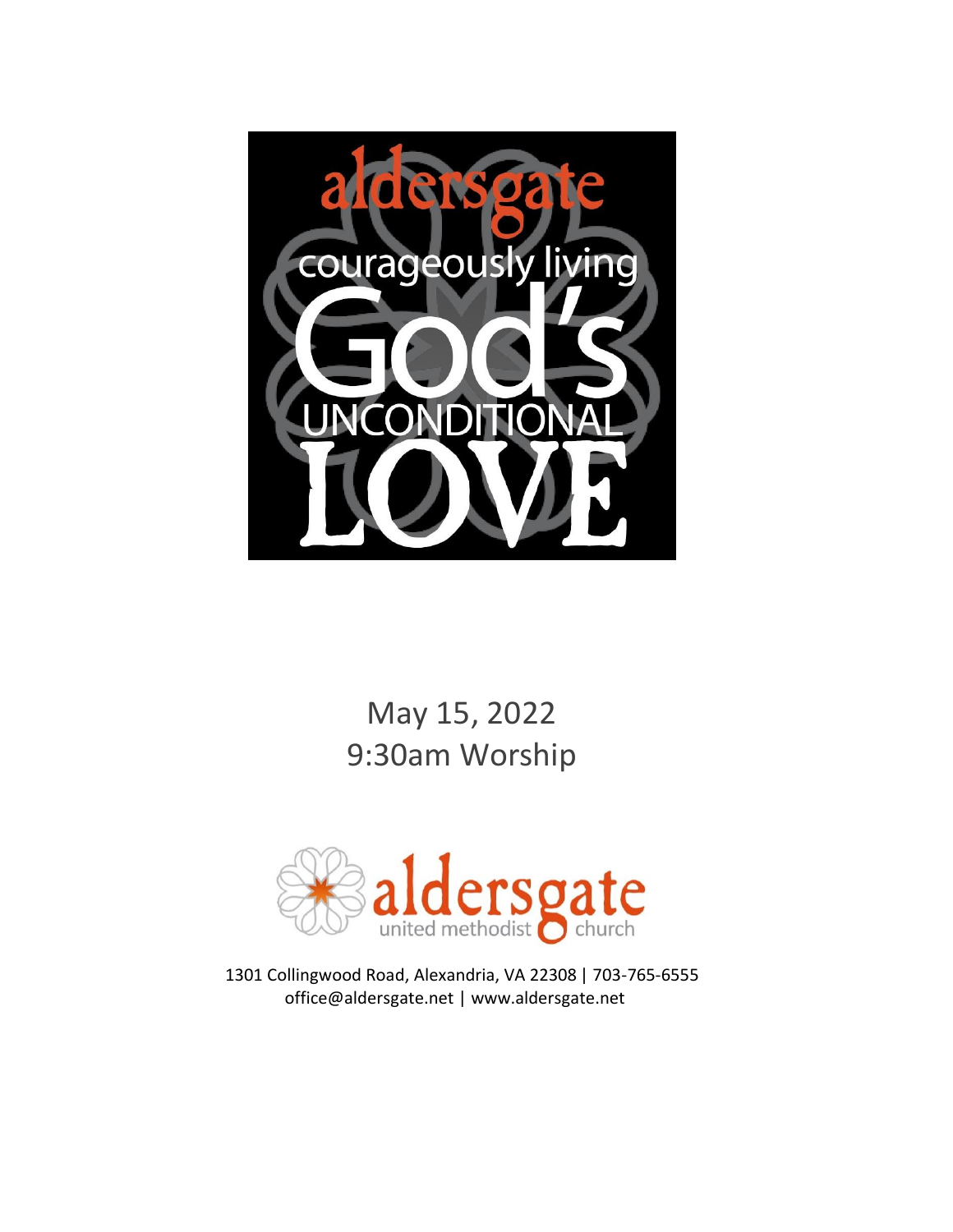### **Welcome to Worship at Aldersgate Church.**

### Gathering Music

#### Welcome

#### \* Singing

*A Mighty Fortress Is Our God* • Words by Martin Luther and Music by Andreas Barrett **A mighty fortress is our God, a bulwark never failing. Our helper he amid the flood of mortal ills prevailing. For still our ancient foe doth seek to work us woe. His craft and pow'r are great and armed with cruel hate; on earth is not his equal.**

**Did we in our own strength confide, our striving would be losing. Were not the right man on our side, the man of God's own choosing. Dost ask who that may be, Christ Jesus it is he. Lord Sabaoth his name, from age to age the same and he must win the battle.**

**And tho' this world with devils filled should threaten to undo us, We will not fear for God hath willed his truth to triumph thru us. The prince of darkness grim, we tremble not for him. His rage we can endure for lo his doom is sure; one little word shall fell him.**

**That word above all earthly pow'rs, no thanks to them abideth. The Spirit and the gifts are ours thru Him who with us sideth. Let goods and kindred go, this mortal life also. The body they may kill; God's truth abideth still. His kingdom is forever, his kingdom is forever.**

*Today Is the Day* • Words and music by Paul Baloche and Lincoln Brewster **I'm casting my cares aside. I'm leaving my past behind. I'm setting my heart and mind on you, Jesus.**

**I'm reaching my hands to yours, believing there's so much more, Knowing that all you have in store for me is good, it's good.**

**Today is the day you have made. I will rejoice and be glad in it. Today is the day you have made. I will rejoice and be glad in it. And I won't worry about tomorrow; I'm trusting in what you say. Today is the day, today is the day.**

**I'm putting my fears aside. I'm leaving my doubts behind. I'm giving my hopes and dreams to you, Jesus.**

**I'm reaching my hands to yours, believing there's so much more, Knowing that all you have in store for me is good, it's good.**

**Today is the day you have made. I will rejoice and be glad in it. Today is the day you have made. I will rejoice and be glad in it. And I won't worry about tomorrow; I'm trusting in what you say. Today is the day, today is the day.**

**I will stand upon your truth. I will stand upon your truth. And all my days, I'll live for you. All my days I'll live for you. And I will stand upon your truth. I will stand upon your truth. And all my days, I'll live for you. All my days, I'll live.**

**Today is the day you have made. I will rejoice and be glad in it. Today is the day you have made. I will rejoice and be glad in it. And I won't worry about tomorrow. I'm giving you my fears and sorrows. Where you lead me, I will follow; I'm trusting in what you say. Today is the day.**

**Today is the day. Today is the day. Today is the day. Today is the day.** *© 2008 Integrity's Hosanna! Music | Integrity's Praise! Music | Leadworship Songs | For use solely with the SongSelect Terms of Use | All rights reserved | CCLI #2987967*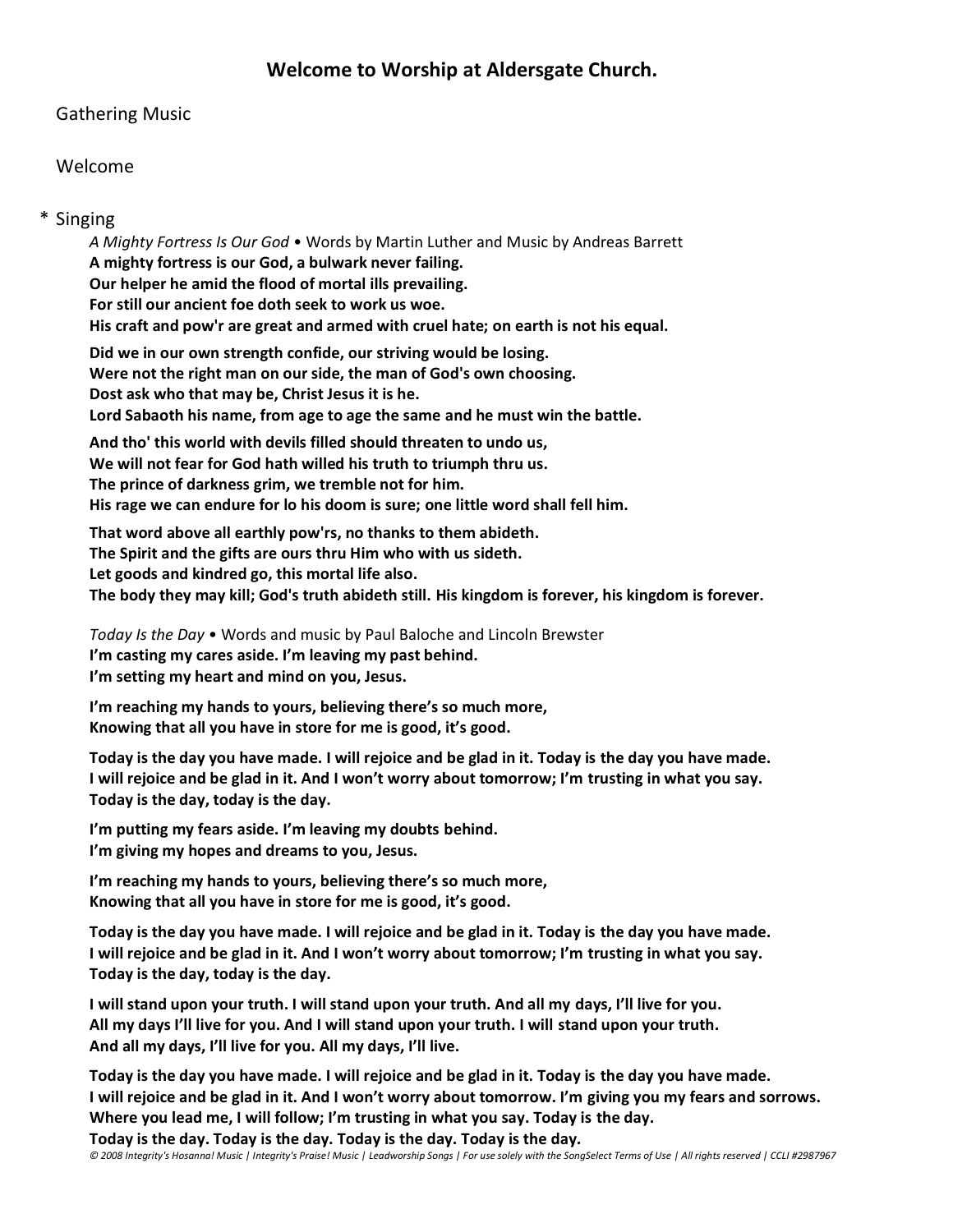\* Opening Prayer

Community Time

Mortgage May Ministry Moment

\* Passing of the Peace

Receiving of Our Tithes and Offerings

Anthem | Journeys Band

*In Christ Alone* • Music and words by Keith Getty and Stuart Townend

### \* Doxology

**Praise God, from whom all blessings flow; praise God, all creatures here below; Alleluia! Alleluia! Praise God the source of all our gifts! Praise Jesus Christ whose power uplifts! Praise the Spirit, Holy Spirit! Alleluia! Alleluia! Alleluia!**

\* Offertory Prayer

### Scripture

Listen for the word of God. Isaiah 40:27-31

Why do you say, O Jacob, and speak, O Israel, 'My way is hidden from the Lord, and my right is disregarded by my God'? Have you not known? Have you not heard? The Lord is the everlasting God, the Creator of the ends of the earth. He does not faint or grow weary; his understanding is unsearchable. He gives power to the faint, and strengthens the powerless. Even youths will faint and be weary, and the young will fall exhausted; but those who wait for the Lord shall renew their strength, they shall mount up with wings like eagles, they shall run and not be weary, they shall walk and not faint.

Sermon | *Have You Heard and Known?* Pastor Clyde Nelson

# Pastoral Prayer & The Lord's Prayer

**Our Father, who art in heaven, hallowed be thy name. Thy kingdom come, thy will be done on earth as it is in heaven. Give us this day our daily bread. And forgive us our trespasses, as we forgive those who trespass against us. And lead us not into temptation, but deliver us from evil. For thine is the kingdom, and the power, and the glory, forever. Amen.**

# \* Affirmation of Faith from 1 Timothy

There is one God and there is one mediator, Christ Jesus, who came as a ransom for all, to whom we testify. **This saying is sure and worthy of full acceptance: that Jesus Christ came into the world to save sinners, and was manifested in the flesh, vindicated in the Spirit, seen by angels, proclaimed among the nations, believed in throughout the world, taken up in glory. Great indeed is the mystery of the gospel. Amen.**